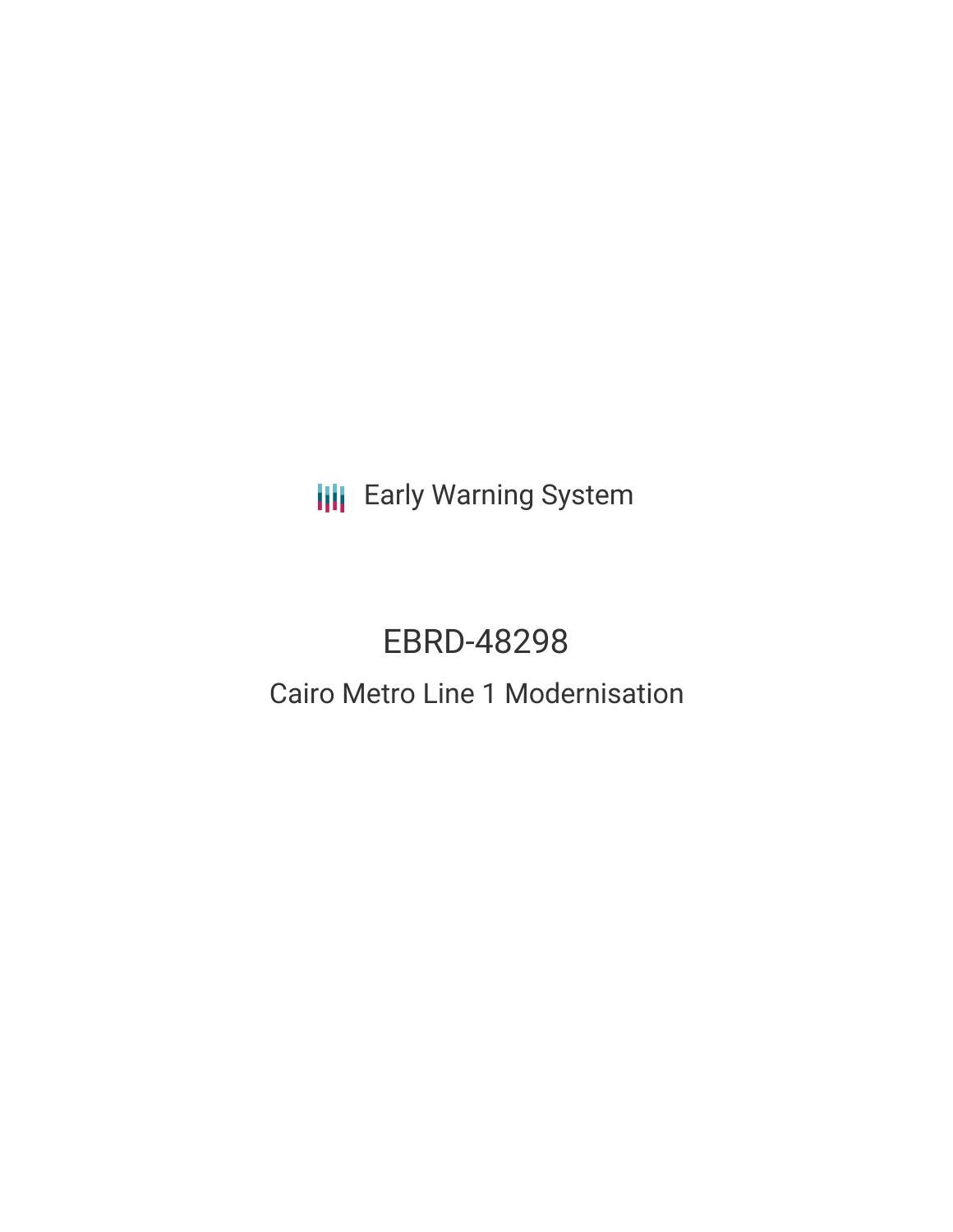

## **Quick Facts**

| <b>Countries</b>               | Egypt                                                                                   |
|--------------------------------|-----------------------------------------------------------------------------------------|
| <b>Financial Institutions</b>  | European Bank for Reconstruction and Development (EBRD), European Investment Bank (EIB) |
| <b>Status</b>                  | Proposed                                                                                |
| <b>Bank Risk Rating</b>        | B                                                                                       |
| <b>Voting Date</b>             | 2018-04-11                                                                              |
| <b>Borrower</b>                | Arab Republic of Egypt                                                                  |
| <b>Sectors</b>                 | Climate and Environment, Infrastructure                                                 |
| <b>Investment Type(s)</b>      | Loan                                                                                    |
| <b>Investment Amount (USD)</b> | \$160.76 million                                                                        |
| <b>Project Cost (USD)</b>      | \$408.09 million                                                                        |
|                                |                                                                                         |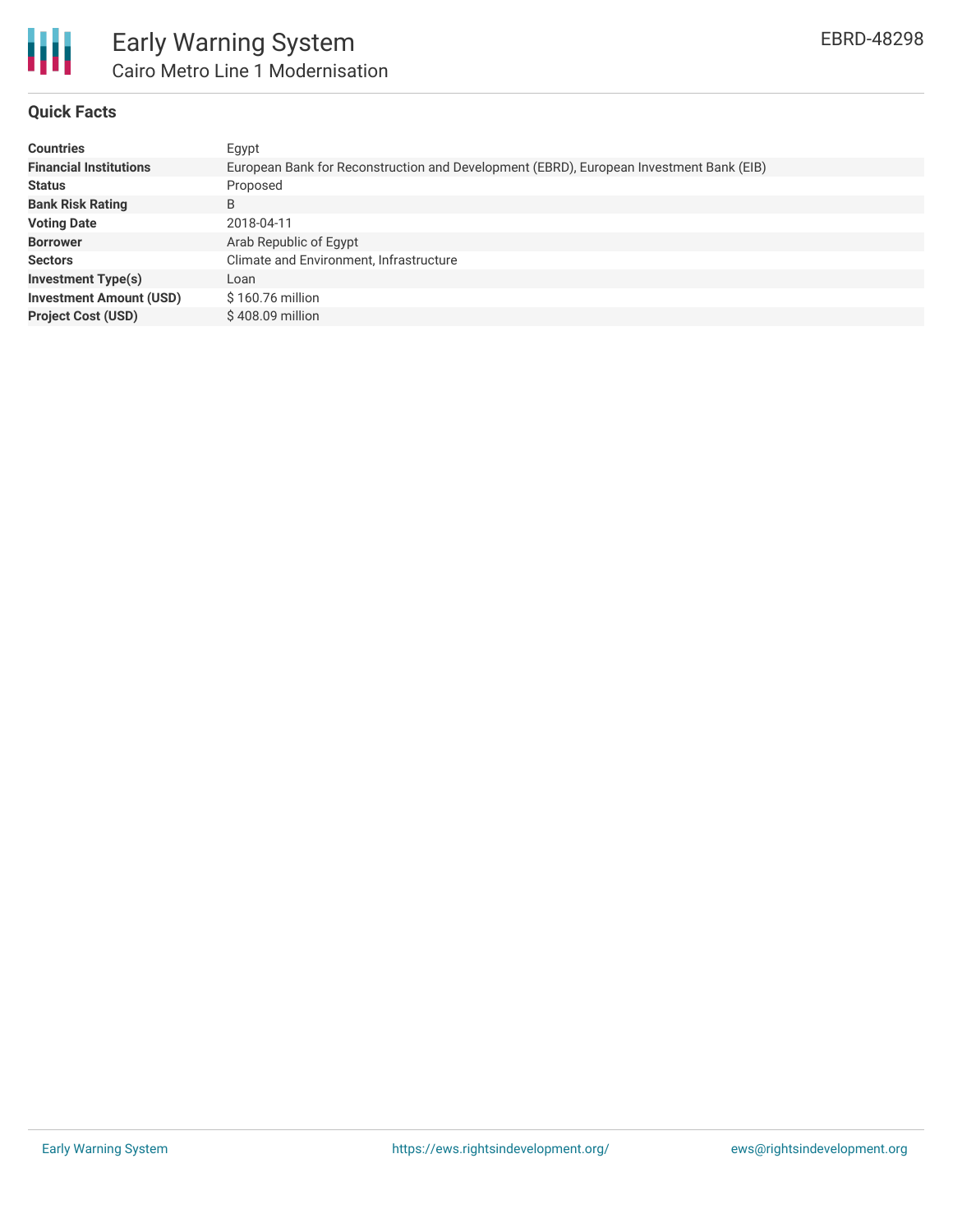

#### **Project Description**

The provision of a sovereign loan of up to EUR 130 million (or USD equivalent) to the Arab Republic of Egypt to finance the rehabilitation of the existing infrastructure of Cairo Metro Line I, which will cover urgent infrastructure investments in signalling, telecoms, controls and track works. It is expected that the project will be co-financed by a sovereign loan of up to EUR 150 million from the European Investment Bank ("EIB") and EUR 50 million from the Agence Francaise de Developpement("AfD").

The project will be implemented by the National Authority for Tunnels ("NAT"), a government agency under the jurisdiction of the Ministry of Transport ("MOT") and will be carefully co-ordinated with the Egyptian Company for Metro ("ECM"), the operator, as the rehabilitation will take place while the line is in operation.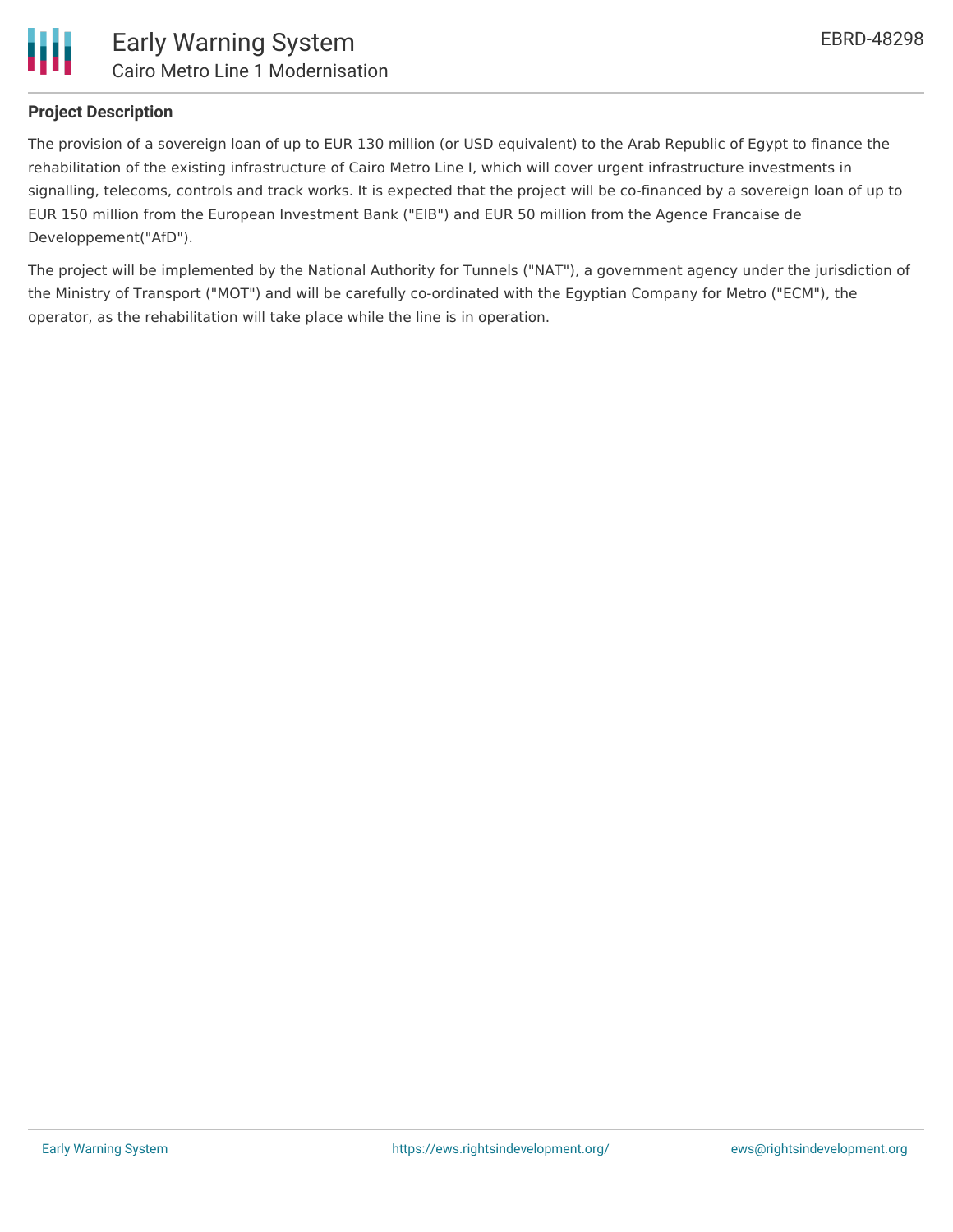

#### **Investment Description**

- European Bank for Reconstruction and Development (EBRD)
- European Investment Bank (EIB)

It is expected that the project will be co-financed by a sovereign loan of up to EUR 150 million from the European Investment Bank ("EIB") and EUR 50 million from the Agence Francaise de Developpement("AfD").